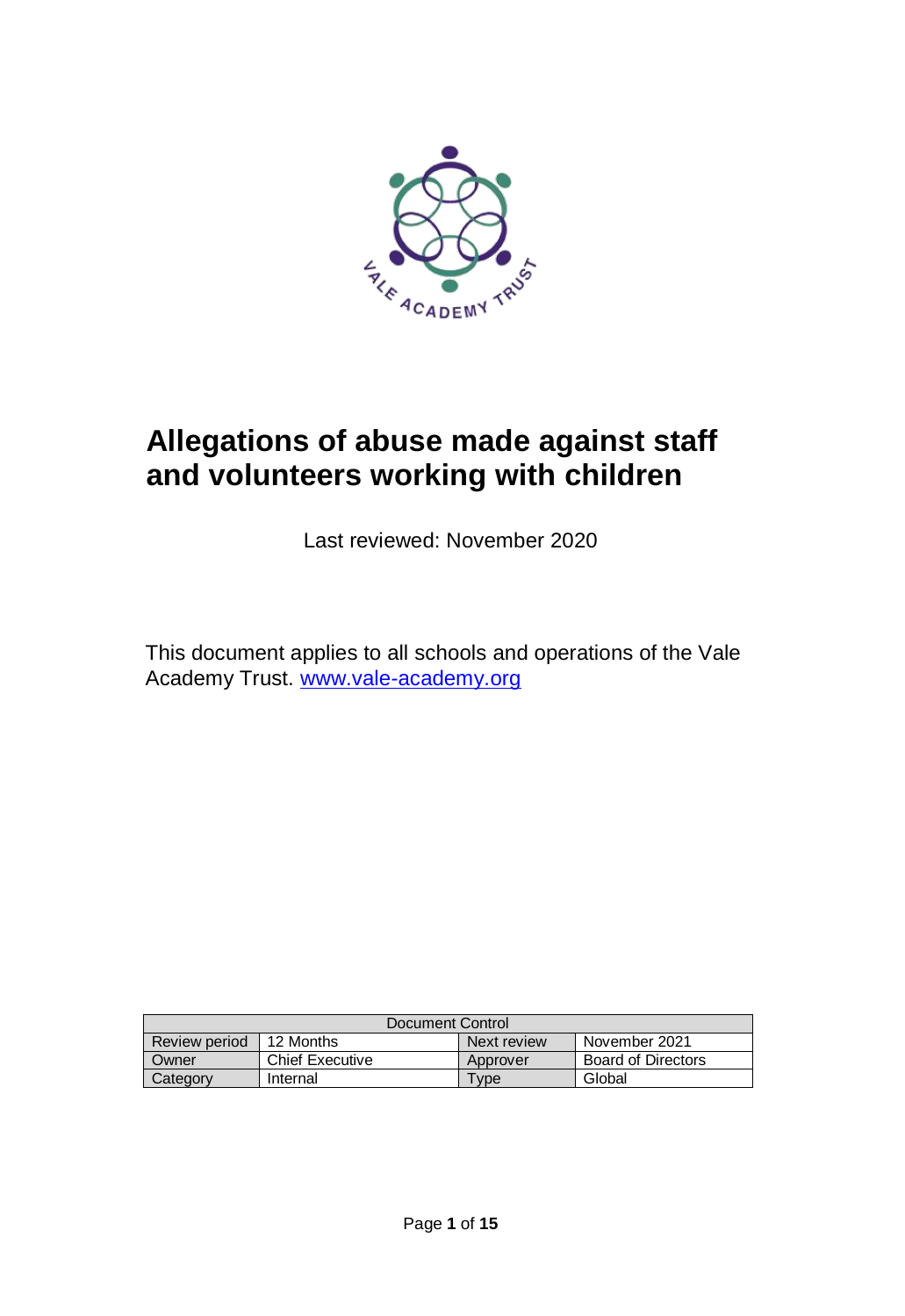#### **Key contacts**

**The Designated Officer in each school is the headteacher.**

**Contact regarding any possible allegation must also be made directly with a member of the [Local Authority Designated Officer \(LADO\)](http://schools.oxfordshire.gov.uk/cms/content/contact-details-lado) Team as soon as possible.**

**The Designated Officer and Safeguarding Team manager for Oxfordshire County Council is Alison Beasley**

**[alison.beasley@oxfordshire.gov.uk](mailto:alison.beasley@oxfordshire.gov.uk) Tel: 01865 815956, Mob: 07833 436649**

**Safeguarding Team office contact:**

**[Lado.safeguardingchildren@oxfordshire.gov.uk](mailto:Lado.safeguardingchildren@oxfordshire.gov.uk) Tel: 01865 810603**

#### **SUMMARY OF KEY ISSUES/INITIAL ACTIONS TO BE TAKEN**

- 1. In the first instance, the allegation should be discussed with the School's designated officer, or where the designated officer is the subject of an allegation, the CEO of the Vale Academy Trust. If the CEO is the subject of an allegation, then it should be raised with the Chair of the Board of Directors.
- 2. Ensure appropriate safeguarding measures are in place during the referral/investigation process.
- 3. Do not seek to investigate the allegation yourself or interview the child.
- 4. You must consult with a member of the LADO team for the Local Authority as soon as possible after receiving the allegation. No actions should be taken until the LADO team has been contacted.
- 5. Ideally obtain details of the "allegation" in writing, ideally signed and dated by the person receiving the allegation, and counter signed and dated by the lead for child protection. Record all actions taken with time/date and who took the action.
- 6. An investigating officer will be appointed by the CEO of the Vale Academy Trust ('the Trust'), in consultation with Police, and Local Authority if the joint decision is made that a formal investigation is the appropriate course of action.
- 7. Suspension should never be an automatic response. Appropriate criteria should be applied in all cases. We consider suspension to be a neutral act and we must consider whether any suspension is appropriate and reasonable, and also if there are any other alternatives to suspension. If you are considering suspending an employee you will need agreement from either the CEO or the HR Director. You will then need to complete a Suspension Risk Assessment form.
- 8. Consider the need for disciplinary action, taking advice from the HR Director in respect of the employee where it is clear that a reportable offence has not been committed.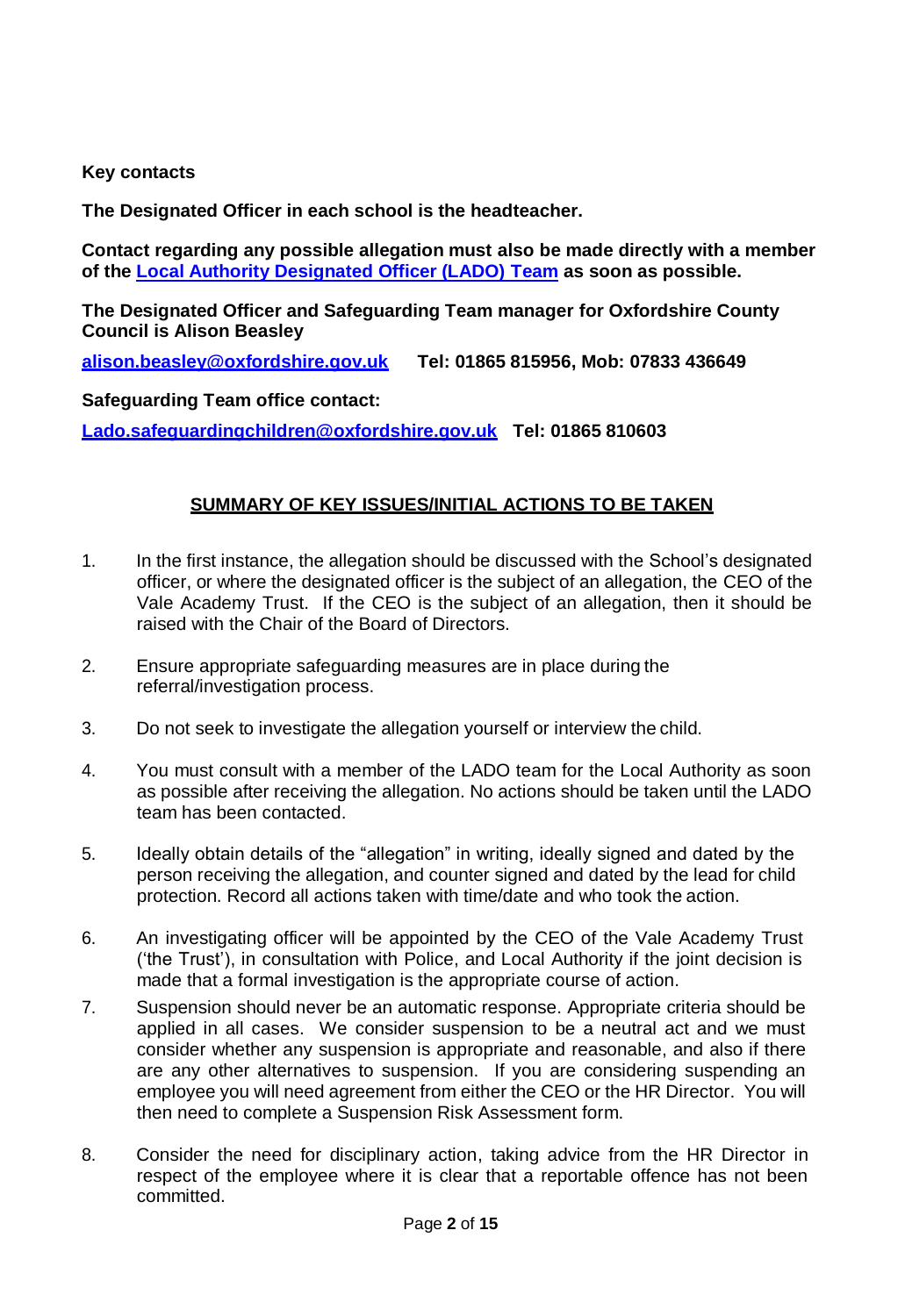- 9. However, any disciplinary action must be kept separate from Child Protection investigations except when there is agreement between the Designated Officer/Assistant Designated Officers for the Local Authority and those in charge of the investigation.
- 10. Investigations by the Police or CAFAT will take priority over an internal investigation by the establishment.
- 11. When issues are resolved, the member of the LADO team who is leading will write to all relevant parties with findings.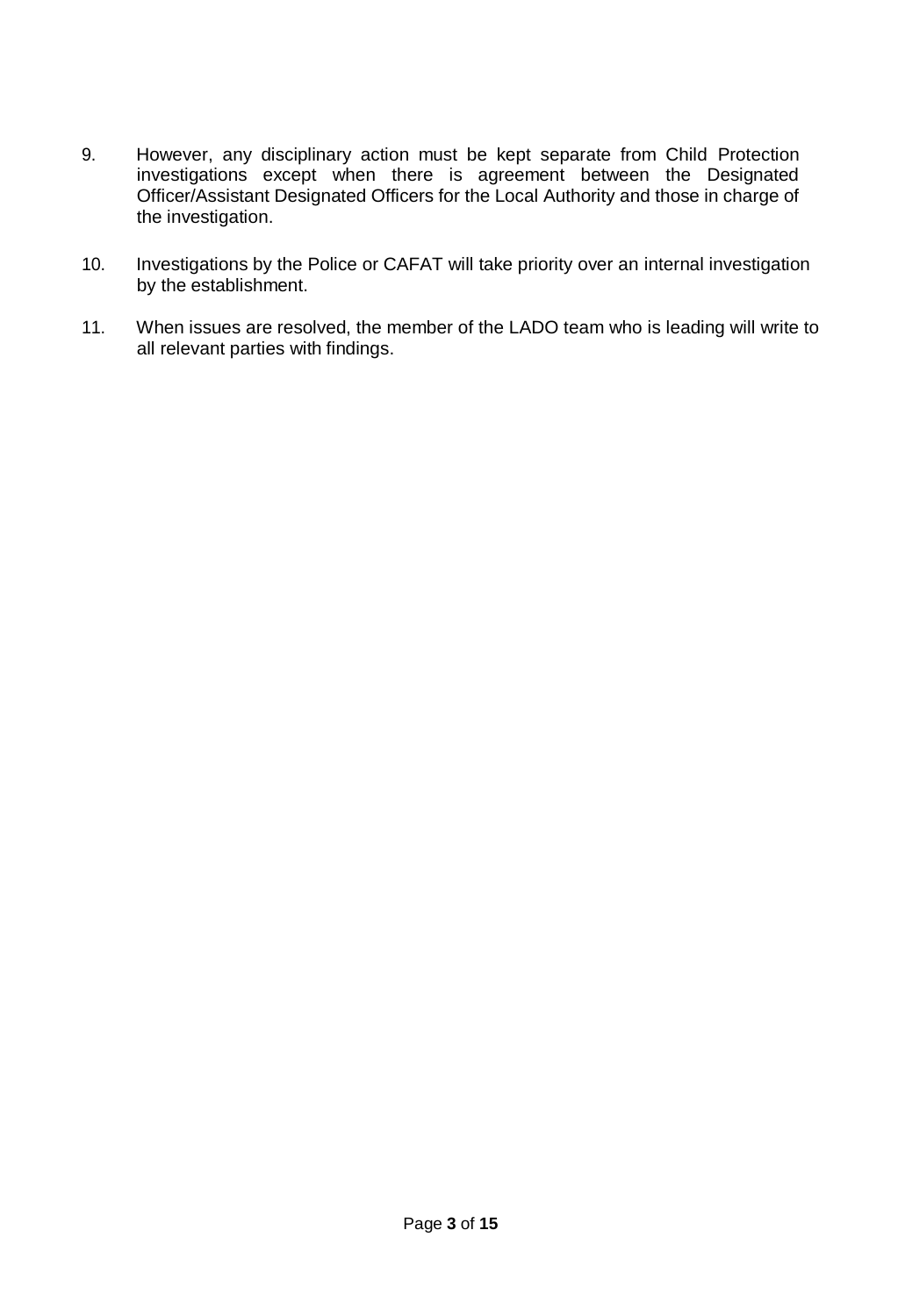## **Allegations Procedure Flowchart**

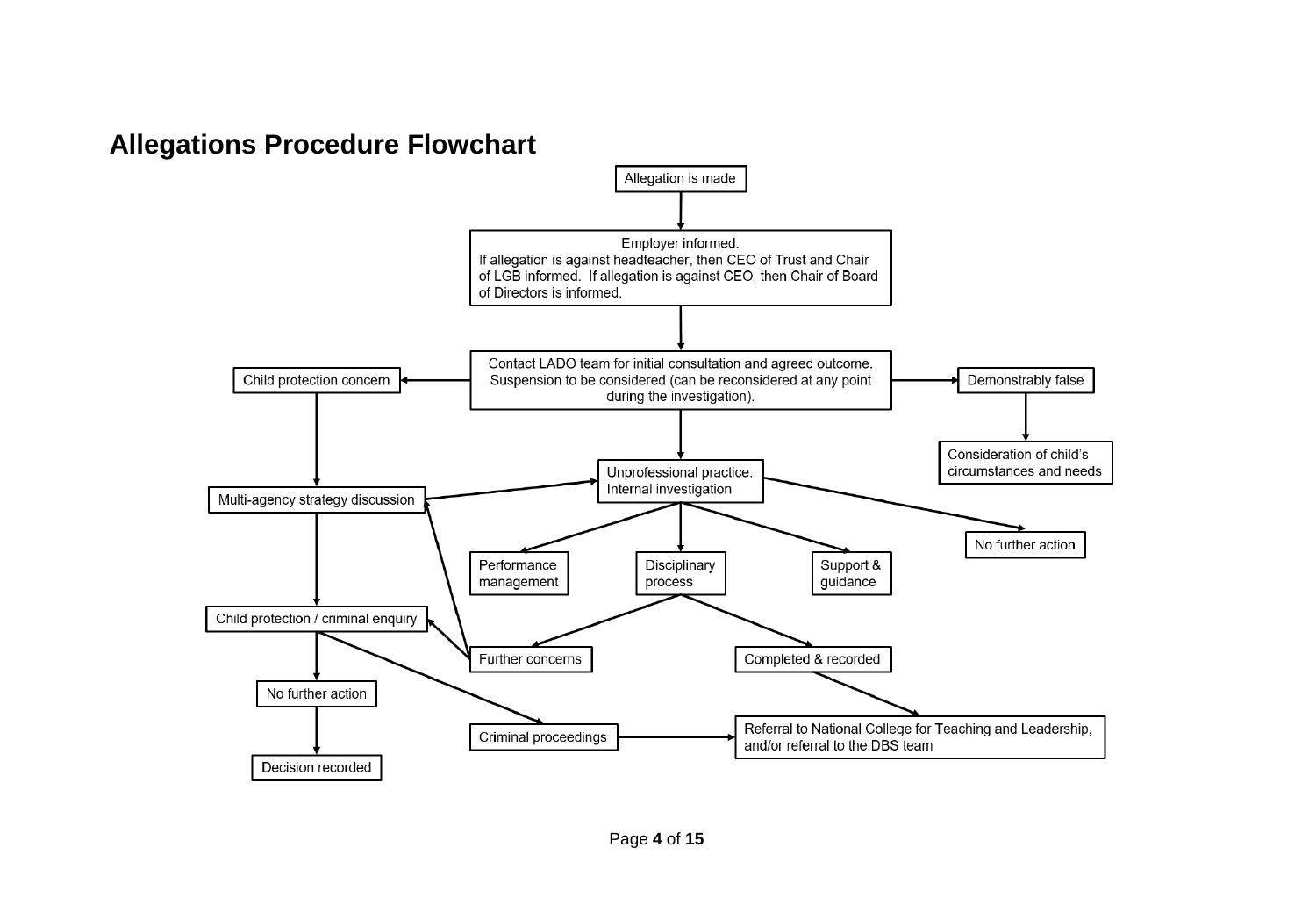## **What's the difference between an allegation and a complaint?**

#### **Allegations**

An allegation, in the context of the statutory obligations on organisations, relates to any individual who works or volunteers in any capacity with children and where there is a concern that this person has or may have ;

- Behaved in a way that has harmed a child, or may have hurt a child, or
- Possibly committed a criminal offence against or related to a child, or
- Behaved towards a child or children in a way that indicates they may pose a risk of harm to children, or
- Behaved or may have behaved in a way that indicates they may not be suitable to work with children

In all cases where the concern about an individual falls into one of the categories above this will be considered to be an allegation, if it relates to a child, i.e. an individual who has not yet attained the age of 18.

In all such cases the allegation must be reported to the Local Authority Designated Officer (LADO) as soon as possible, but must be within 24 hours. **Under no circumstances should the organisation/ agency carry out any investigation or take any action until the matter has been referred to the LADO.**

## **Complaints**

Complaints are generally expressions of dissatisfaction or concern that may relate to the delivery of a service by a team or individual.

A complaint may also be an expression of dissatisfaction about procedures or policy or the way procedures and policies are implemented by any team, team member or organisation.

The Trust has a Complaints Procedure and all such complaints received should be addressed following the policy which can be found on its website: [www.vale-academy.org.](http://www.vale-academy.org/)

Where these is no indication that the complaint relates to harm or potential harm to a child there is no need to refer to the LADO.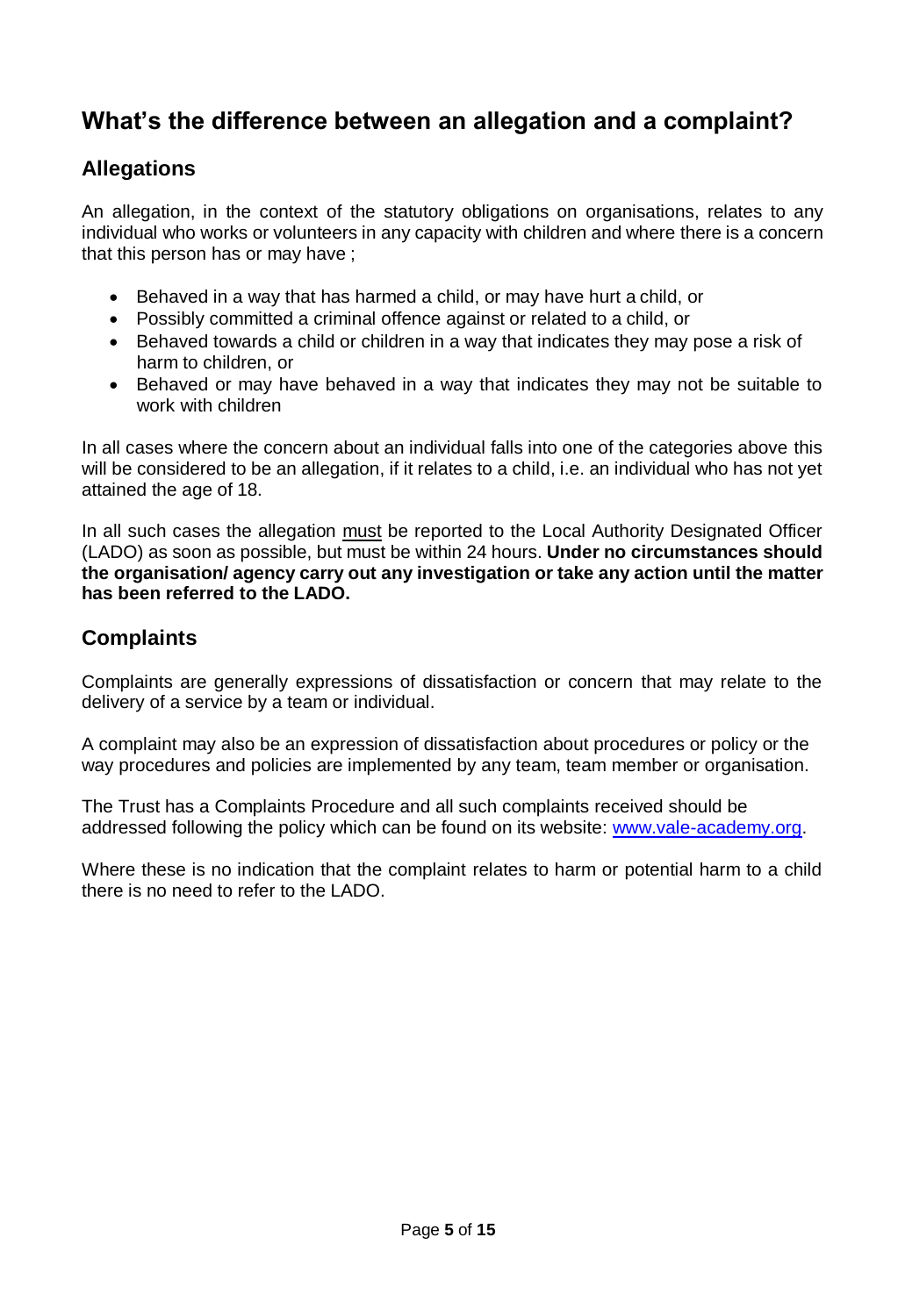## **Allegations of abuse made against staff and volunteers working with children**

#### **Duties as an employer and an employee**

1. This part of the guidance is about managing cases of allegations that might indicate a person would pose a risk of harm if they continue to work in regular or close contact with children in their present position, or in any capacity with children in school. It should be used in respect of all cases where it is alleged that anyone working in the school or college that provides education for children under 18 years of age (including supply teachers and volunteers) has:

- Behaved in a way that has harmed a child, or may have hurt a child, or
- Possibly committed a criminal offence against or related to a child, or
- Behaved towards a child or children in a way that indicates they may pose a risk of harm to children, or
- Behaved or may have behaved in a way that indicates they may not be suitable to work with children

2. This part of the guidance relates to members of staff who are currently working in any school or college regardless of whether the school or college is where the alleged abuse took place. Allegations against a staff member who is no longer working or volunteering should be referred to the police. Historical allegations of abuse should also be referred to the police.

3. Employers have a duty of care to their employees. They should ensure they provide effective support for anyone facing an allegation and provide the employee with a named contact if they are suspended. It is essential that any allegation of abuse made against a member of staff or volunteer in the work place is dealt with very quickly, in a fair and consistent way that provides effective protection for the child and at the same time supports the person who is the subject of the allegation.

#### **Initial considerations**

4. The procedures for dealing with allegations need to be applied with common sense and judgement. Many cases may well either not meet the criteria set out above, or may do so without warranting consideration of either a police investigation or enquiries by local authority children's social care services. In these cases, local arrangements should be followed to resolve cases without delay.

5. Some rare allegations will be so serious they require immediate intervention by children's social care services and/or police. The designated officer(s) should be informed of all allegations that come to a setting's attention and appear to meet the criteria so they can consult police and children's social care services as appropriate.

6. The following definitions should be used when determining the outcome of allegation investigations:

- **Substantiated**: there is sufficient evidence to prove the allegation.
- **Unsubstantiated**: there is insufficient evidence to either prove or disprove the allegation. The term, therefore, does not imply guilt or innocence.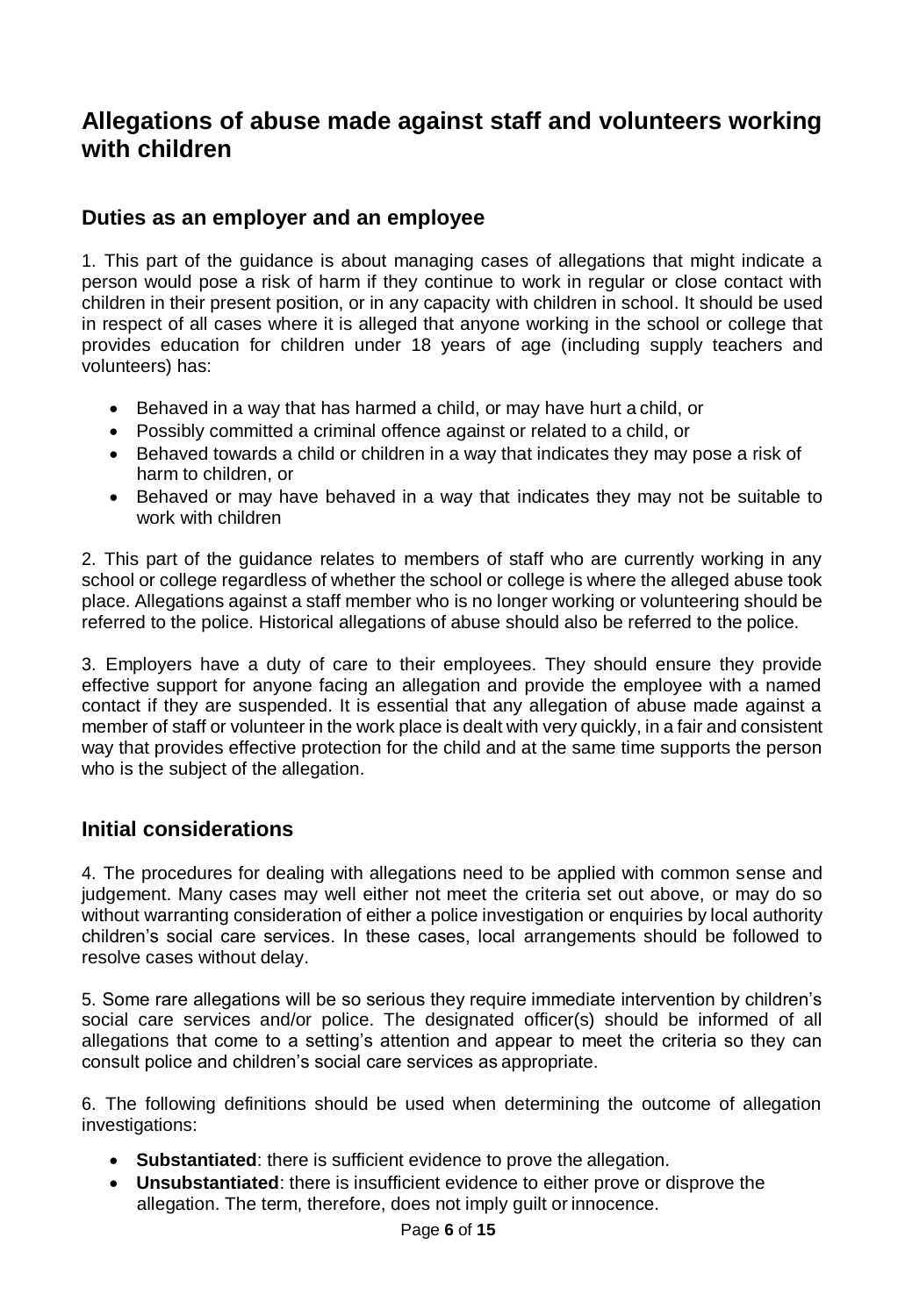- **Malicious**: there is sufficient evidence to disprove the allegation and there has been a deliberate act to deceive;
- **False**: there is sufficient evidence to disprove the allegation;

7. In the first instance, the allegation should be discussed with the designated officer, or where the designated officer is the subject of an allegation, the CEO of the Vale Academy Trust. If the CEO is the subject of an allegation, then it should be raised with the Chair of the Board of Directors. The purpose of an initial discussion is for the designated officer to consider the nature, content and context of the allegation and agree a course of action. The designated officer may ask for relevant additional information, such as previous history, whether the child or their family have made similar allegations previously and the individual's current contact with children. There may be situations where the person reporting the allegation will want to involve the police immediately, for example if the person is deemed to be an immediate risk to children or there is evidence of a possible criminal offence. Where there is no such evidence, it should be discussed with the designated officer in the first instance in order to help determine whether police involvement is necessary.

8. Suspension should be considered and discussed but not be an automatic response to an allegation. In some cases there may be no alternative, but consideration should always be given to alternative actions. For example, the staff member could be placed in a role where they do not have contact with children and young people. A suspension risk assessment may be considered at this point (see full details under suspension section below).

9. The initial sharing of information and evaluation may lead to a decision that no further action is to be taken in regard to the individual facing the allegation or concern; in which case this decision and a justification for it should be recorded by the designated officer who will decide what information should be put in writing to the individual concerned and by whom. The designated officer will also decide what action should follow both in respect of the individual and those who made the initial allegation.

10. The designated officer should inform the accused person about the allegation as soon as possible. It is important that they are provided with as much information as possible at that time. However, where a strategy discussion is needed, or police or children's social care services need to be involved, the designated officer must not do that until those agencies have been consulted, and have agreed what information can be disclosed to the accused. Employers must consider carefully whether the circumstances of a case warrant a person being suspended from contact with children at the school or college or whether alternative arrangements can be put in place until the allegation or concern is resolved. All options to avoid suspension should be considered prior to taking that step (see further information on suspension which follows).

11. If there is cause to suspect a child is suffering or is likely to suffer significant harm, a strategy discussion should be convened in accordance with the statutory guidance Working Together to [Safeguard](https://www.gov.uk/government/publications/working-together-to-safeguard-children--2) Children 2018. If the allegation is about physical contact, the strategy discussion or initial evaluation with the police should take into account that the member of staff in a school or certain other situations is entitled to use reasonable force to control or restrain children in certain circumstances, including dealing with disruptive behaviour.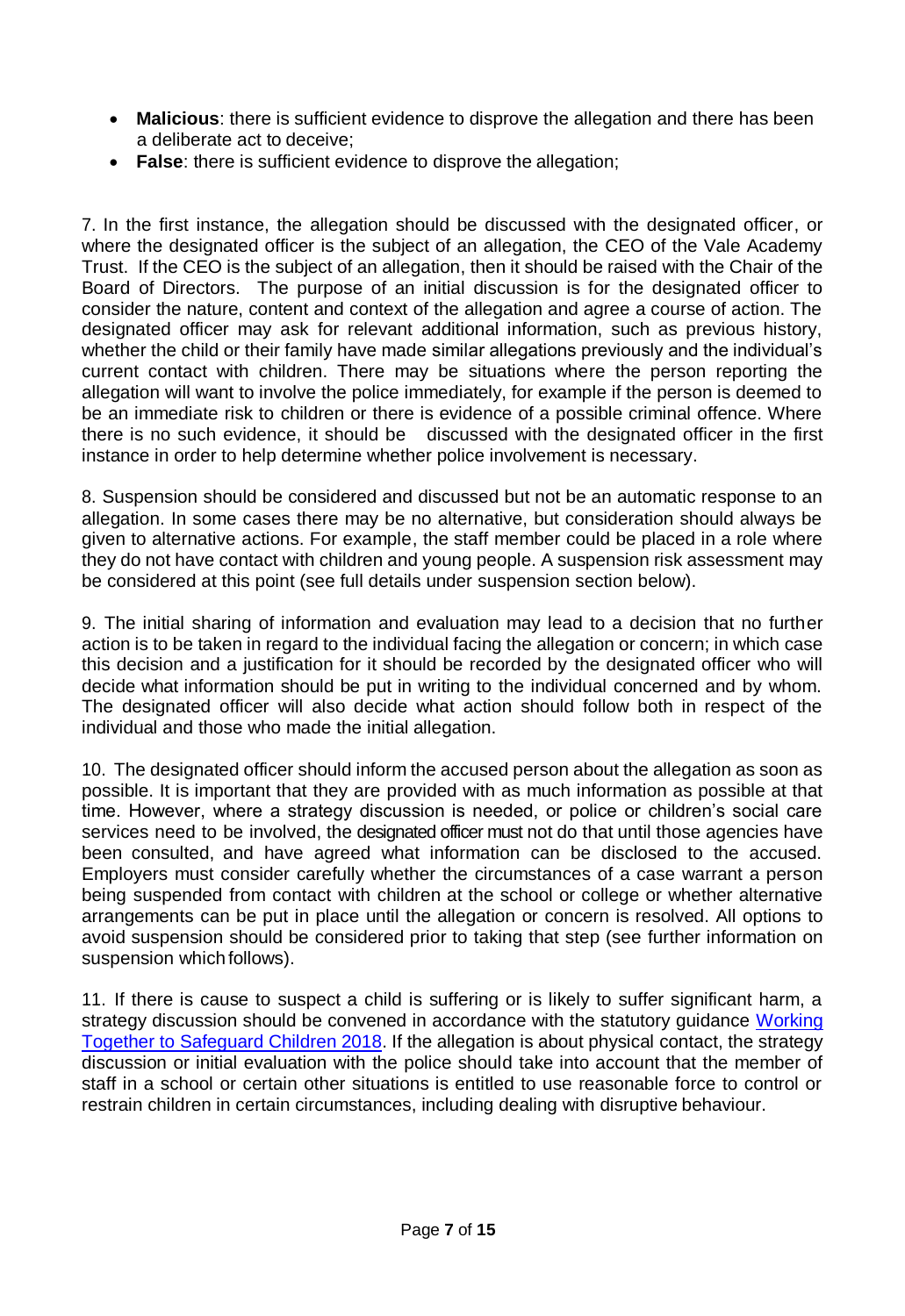12. Where it is clear that an investigation by the police or children's social care services is unnecessary, or the strategy discussion or initial evaluation decides that is the case, the designated officer decides the next steps. In those circumstances, the options open to the employer depend on the nature and circumstances of the allegation and the evidence and information available. This will range from taking no further action to dismissal or a decision not to use the person's services in future. Suspension should not be the default position: an individual should be suspended only if there is no reasonable alternative.

13. In some cases, further enquiries will be needed to enable a decision about how to proceed. If so, the designated officer will decide how and by whom the investigation will be undertaken. In straightforward cases, the investigation should normally be undertaken by a senior member of staff from the employer.

14. However, depending on the nature or complexity of the allegation it may require an independent investigator.

## **Supporting those involved**

15. Employers have a duty of care to their employees. They should act to manage and minimise the stress inherent in the allegations process. Support for the individual is vital to fulfilling this duty. Individuals should be informed of concerns or allegations as soon as possible and given an explanation of the likely course of action, unless there is an objection by the children's social care services or the police. The individual should be advised to contact their trade union representative, if they have one, or a colleague for support. They should also be given access to welfare counselling or medical advice where this is provided by the employer.

16. The designated officer should appoint a named representative to keep the person who is the subject of the allegation informed of the progress of the case and consider what other support is appropriate for the individual. This may include occupational health or employee welfare arrangements. Particular care needs to be taken when employees are suspended to ensure that they are kept informed of both the progress of their case and current work-related issues. Social contact with colleagues and friends should not be prevented unless there is evidence to suggest that such contact is likely to be prejudicial to the gathering and presentation of evidence.

17. Parents or carers of a child or children involved should be told about the allegation as soon as possible if they do not already know of it. However, where a strategy discussion is required, or police or children's social care services need to be involved, the designated officer should not do so until those agencies have been consulted and have agreed what information can be disclosed to the parents or carers. If appropriate parents or carers should also be kept informed about the progress of the case, and told the outcome where there is not a criminal prosecution. The deliberations of a disciplinary hearing, and the information taken into account in reaching a decision, cannot normally be disclosed, but the parents or carers of the child should be given some feedback in confidence.

18. Parents and carers should also be made aware of the requirement to maintain confidentiality about any allegations made against teachers whilst investigations are on-going as set out in section 141F of the [Education](http://www.legislation.gov.uk/ukpga/2011/21/section/13/enacted) Act 2011 (also see paragraph 20, below). If parents or carers wish to apply to the court to have reporting restrictions removed, they should be told to seek legal advice.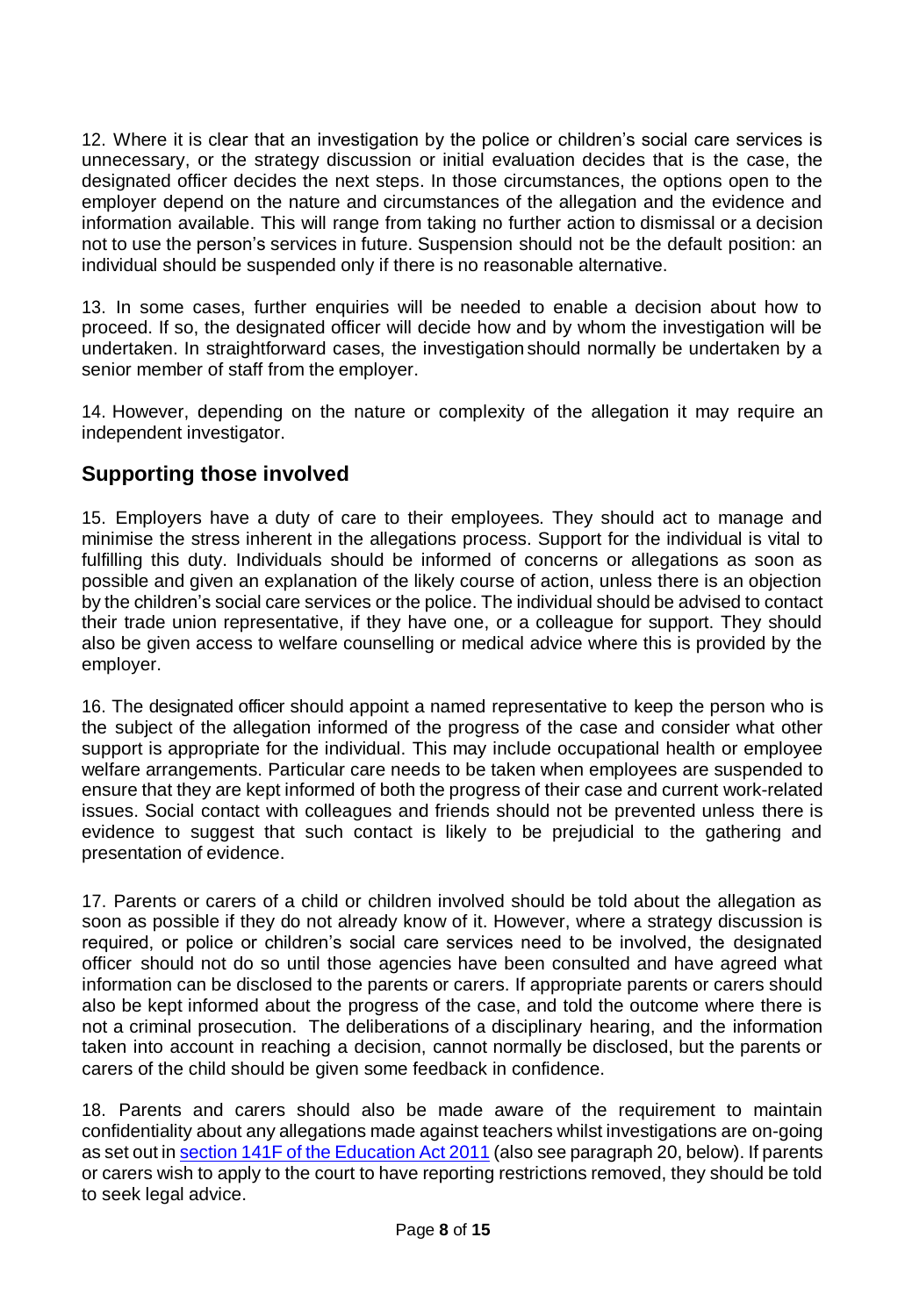19. In cases where a child may have suffered significant harm, or there may be a criminal prosecution, children's social care services, or the police as appropriate, should consider what support the child or children involved may need.

20. In deciding what information to disclose, careful consideration should be given to the provisions of the [Data Protection Act 2018,](http://www.legislation.gov.uk/ukpga/2018/12/contents/enacted) the law of confidence and, where relevant, the [Human Rights Act](https://www.legislation.gov.uk/ukpga/1998/42/contents) 1998.

## **Confidentiality**

21. It is extremely important that when an allegation is made, the employer makes every effort to maintain confidentiality and guard against unwanted publicity while an allegation is being investigated or considered. For teachers, The **[Education Act 2011](http://www.legislation.gov.uk/ukpga/2011/21/section/13/enacted)** introduced reporting restrictions preventing the publication of any material that may lead to the identification of a teacher who has been accused by, or on behalf of, a pupil from the same school (where that identification would identify the teacher as the subject of the allegation). The reporting restrictions apply until the point that the accused person is charged with an offence, or until the Secretary of State or the General Teaching Council for Wales publishes information about an investigation or decision in a disciplinary case arising from the allegation. The reporting restrictions also cease to apply if the individual to whom the restrictions apply effectively waives their right to anonymity by going public themselves or by giving their written consent for another to do so or if a judge lifts restrictions in response to a request to do so. The provisions commenced on 1 October 2012.

22. The legislation imposing restrictions makes clear that "publication" of material that may lead to the identification of the teacher who is the subject of the allegation is prohibited. "Publication" includes "any speech, writing, relevant programme or other communication in whatever form, which is addressed to the public at large or any section of the public". This means that a parent who, for example, published details of the allegation on a social networking site would be in breach of the reporting restrictions (if what was published could lead to the identification of the teacher by members of the public).

23. In accordance with the Association of Chief Police Officers' (ACPO) guidance the police will not normally provide any information to the press or media that might identify an individual who is under investigation, unless and until the person is charged with a criminal offence. (In exceptional cases where the police would like to depart from that rule, for example an appeal to trace a suspect, they must apply to a magistrates' court to request that reporting restrictions be lifted).

24. The designated officer, police and children's social care services should agree the following:

- Who needs to know and, importantly, exactly what information can be shared;
- How to manage speculation, leaks and gossip;
- What, if any information can be reasonably given to the wider community to reduce speculation; and
- How to manage press interest if and when it should arise.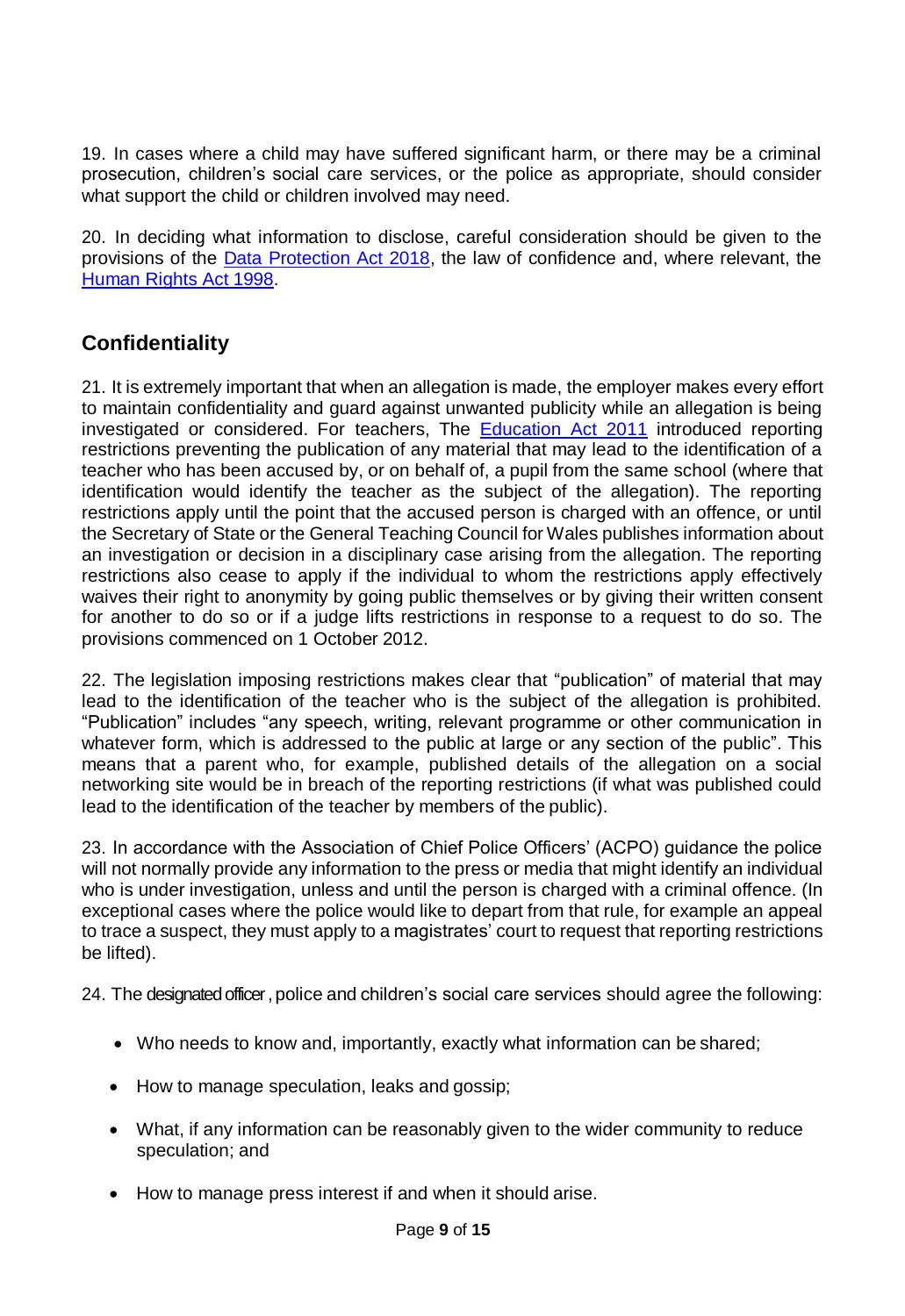## **Managing the situation and exit arrangements**

#### **Resignations and 'settlement agreements'**

25. If the accused person resigns, or ceases to provide their services, this should not prevent an allegation being followed up in accordance with this guidance. A referral to the Disclosure and Barring Service (DBS) must be made, if the criteria are met.

26. It is important that every effort is made to reach a conclusion in all cases of allegations bearing on the safety or welfare of children, including any in which the person concerned refuses to cooperate with the process. Wherever possible the accused should be given a full opportunity to answer the allegation and make representations about it. But the process of recording the allegation and any supporting evidence and reaching a judgement about whether it can be substantiated on the basis of all the information available, should continue even if that cannot be done or the accused does not cooperate. It may be difficult to reach a conclusion in those circumstances, and it may not be possible to apply any disciplinary sanctions if a person's period of notice expires before the process is complete, but it is important to reach and record a conclusion wherever possible.

27. An employee subject to an investigation of a safeguarding nature might approach the Trust to seek to end their employment by a mutual agreement or settlement agreement. Entering into such an agreement is inappropriate where there is a serious concern regarding the employee's suitability to work with children and is contradictory to safeguarding guidance. A settlement agreement which prevents the employer from making a DBS referral when the criteria are met would likely result in a criminal offence being committed as the employer would not be complying with their legal duty to make the referral.

## **Record keeping**

28. Details of allegations that are found to have been malicious should be removed from personnel records. However, for all other allegations, it is important that a clear and comprehensive summary of the allegation, details of how the allegation was followed up and resolved, and a note of any action taken and decisions reached, is kept on the confidential personnel file of the accused, and a copy provided to the person concerned.

29. The purpose of the record is to enable accurate information to be given in response to any future request for a reference, where appropriate. It will provide clarification in cases where future DBS checks reveal information from the police about an allegation that did not result in a criminal conviction and it will help to prevent unnecessary re-investigation if, as sometimes happens, an allegation re-surfaces after a period of time. The record should be retained at least until the accused has reached normal pension age or for a period of 10 years from the date of the allegation if that is longer.

30. The Information Commissioner has published guidance on employment records in its Employment Practices Code and supplementary guidance, which provides some practical advice on record retention.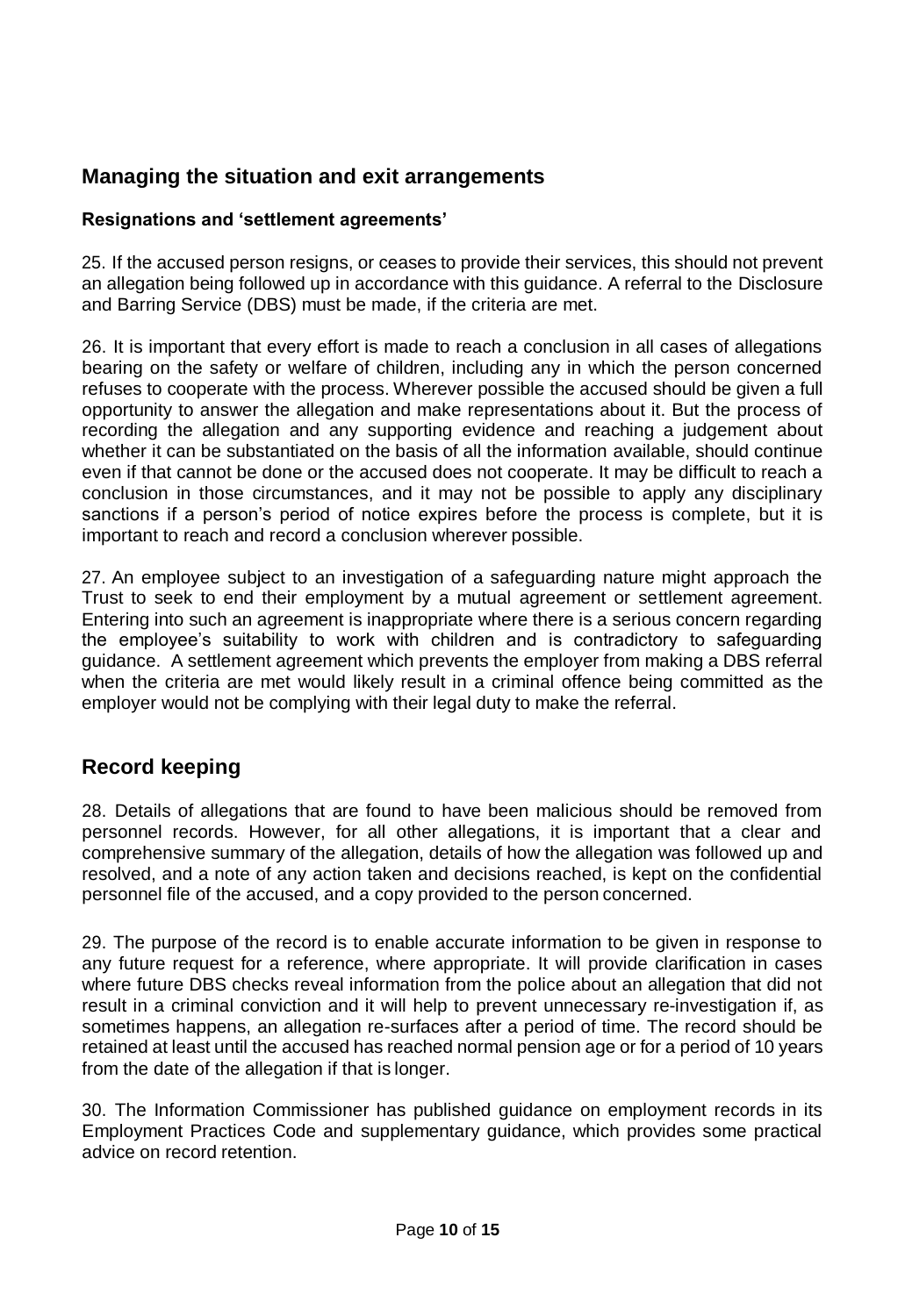#### **References**

31. Cases in which an allegation was proven to be false, unsubstantiated or malicious should not be included in employer references. A history of repeated concerns or allegations which have all been found to be false, unsubstantiated or malicious should also not be included in any reference.

#### **Timescales**

32. It is in everyone's interest to resolve cases as quickly as possible consistent with a fair and thorough investigation. All allegations should be investigated as a priority to avoid any delay. Target timescales are shown below: the time taken to investigate and resolve individual cases depends on a variety of factors including the nature, seriousness and complexity of the allegation, but these targets should be achieved in all but truly exceptional cases. It is expected that 80 per cent of cases should be resolved within one month, 90 per cent within three months, and all but the most exceptional cases should be completed within 12 months.

33. For those cases where it is clear immediately that the allegation is unsubstantiated or malicious, they should be resolved within one week. Where the initial consideration decides that the allegation does not involve a possible criminal offence it will be for the employer to deal with it, although if there are concerns about child protection, the employer should discuss them with the designated officer(s). In such cases, if the nature of the allegation does not require formal disciplinary action, the employer should institute appropriate action within three working days. If a disciplinary hearing is required and can be held without further investigation, the hearing should be held in line with the Disciplinary Procedure.

## **Oversight and monitoring**

34. The designated officer has overall responsibility for oversight of the procedures for dealing with allegations; for resolving any inter-agency issues; and for liaison with the Local Safeguarding Children Board (LSCB) on the subject. The designated officer will liaise with the police and other agencies, and monitor the progress of cases to ensure that they are dealt with as quickly as possible consistent with a thorough and fair process. Reviews should be conducted at fortnightly or monthly intervals, depending on the complexity of the case.

35. Police forces should also identify officers who will be responsible for:

- Liaising with the designated officer;
- Taking part in the strategy discussion or initial evaluation;
- Subsequently reviewing the progress of those cases in which there is a police investigation; and
- Sharing information on completion of the investigation or any prosecution.

36. If the strategy discussion or initial assessment decides that a police investigation is required, the police should also set a target date for reviewing the progress of the investigation and consulting the Crown Prosecution Service (CPS) about whether to: charge the individual; continue to investigate; or close the investigation. Wherever possible, that review should take place no later than four weeks after the initial evaluation. Dates for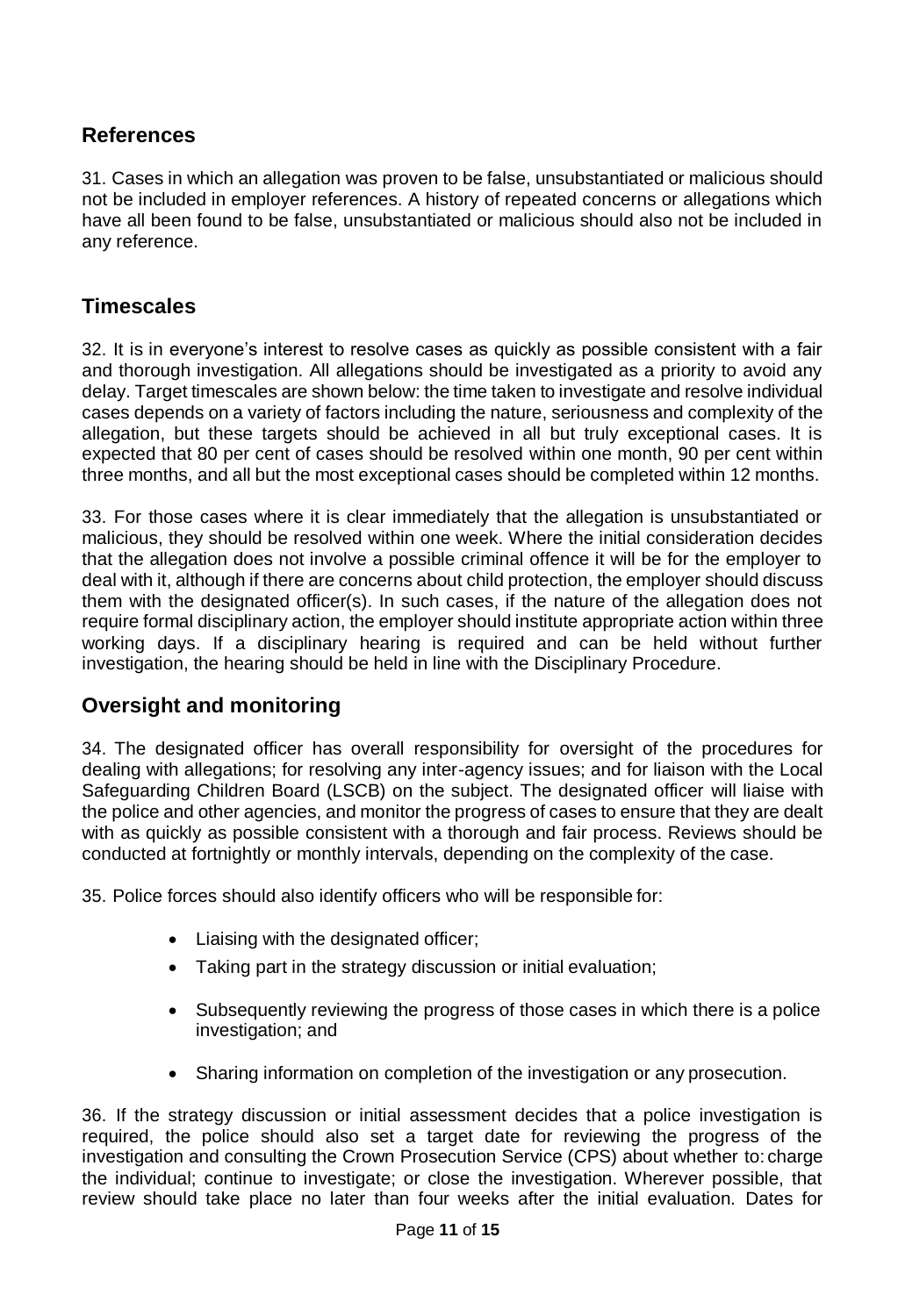subsequent reviews, ideally at fortnightly intervals, should be set at the meeting if the investigation continues.

## **Suspension**

37. The possible risk of harm to children posed by an accused person should be evaluated and managed in respect of the child(ren) involved in the allegations. In some rare cases that will require the case manager to consider suspending the accused until the case is resolved. Suspension should not be an automatic response when an allegation is reported; all options to avoid suspension should be considered prior to taking that step. If the designated officer is concerned about the welfare of other children in the community or the employee's family, those concerns should be reported to the designated officer or police. But suspension is highly unlikely to be justified on the basis of such concerns alone.

38. Suspension should be considered only in a case where there is cause to suspect a child or other children at the school or college is/are at risk of harm or the case is so serious that it might be grounds for dismissal. However, a person should not be suspended automatically: the designated officer must consider carefully whether the circumstances warrant suspension from contact with children at the employee's place of employment or until the allegation is resolved, and may wish to seek advice from HR.

39. Suspension does not imply any assumption of guilt and is a neutral act. Where the decision is made to suspend an employee, the period of suspension will be as brief as possible and kept under regular review.

40. The CEO may suspend an employee, with advice from HR.

41. Wherever possible, the employee will be notified of the decision to suspend them by the head teacher or a director/governor in person and the reasons will be explained. This will be confirmed in writing.

42. Where the employer is made aware that the Secretary of State has made an interim prohibition order in respect of an individual at the school or college it will be necessary to immediately suspend that person from teaching pending the findings of the NCTL's investigation.

43. The designated officer should also consider whether the result that would be achieved by immediate suspension could be obtained by alternative arrangements. In many cases an investigation can be resolved quickly and without the need for suspension. If the designated officer, police and children's social care services have no objections to the member of staff continuing to work during the investigation, the case manager should be as inventive as possible to avoid suspension. Based on assessment of risk, the following alternatives should be considered by the designated officer before suspending a member of staff:

- Redeployment within the establishment so that the individual does not have direct contact with the child or children concerned;
- Providing an assistant to be present when the individual has contact with children;
- Redeploying to alternative work in the establishment so the individual does not have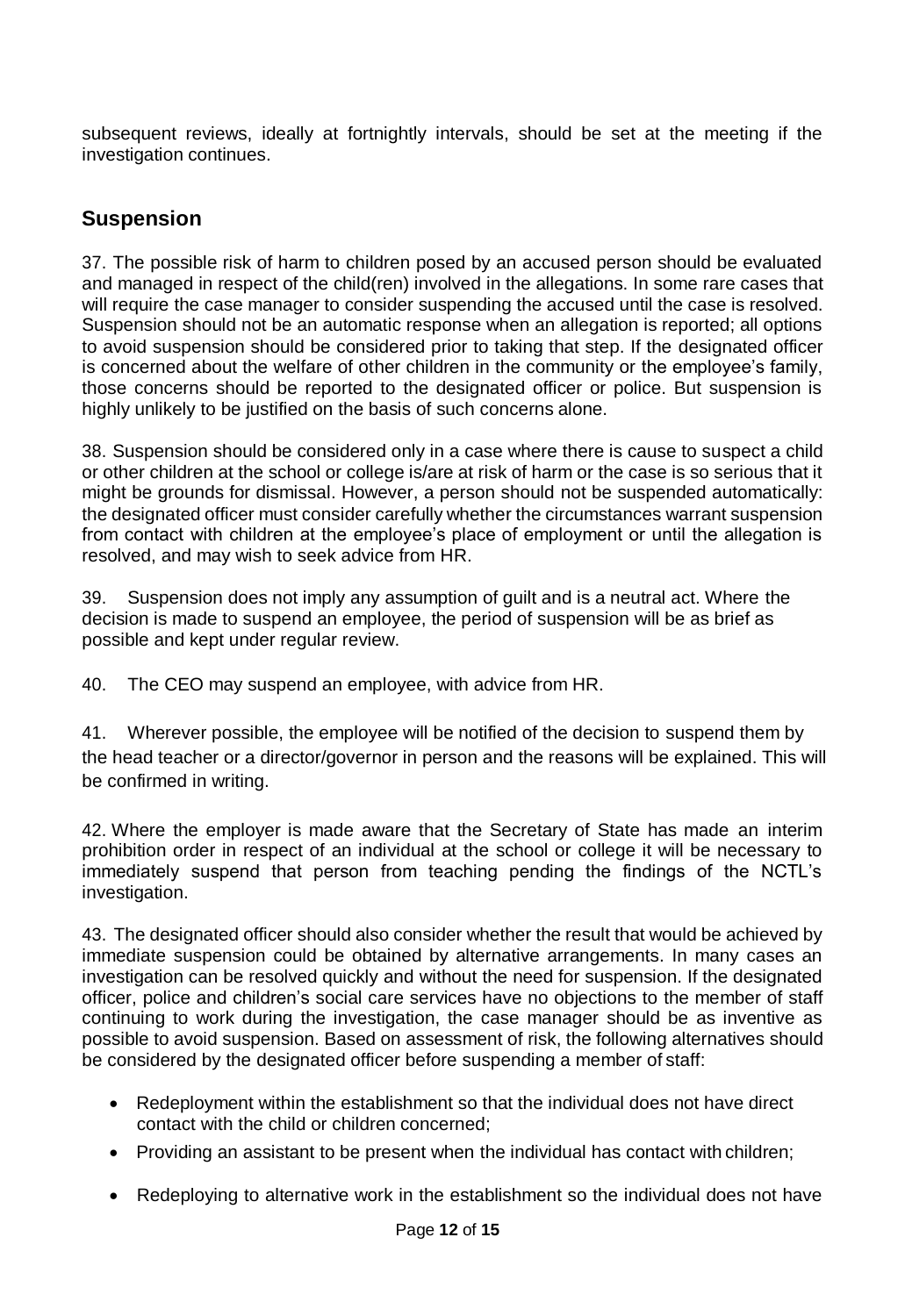unsupervised access to children;

- In schools possibly moving the child or children to classes where they will not come into contact with the member of staff, making it clear that this is not a punishment and parents have been consulted; or
- Temporarily redeploying the member of staff to another role in a different location, for example to an alternative site.

44. These alternatives allow time for an informed decision regarding the suspension and possibly reduce the initial impact of the allegation. This will, however, depend upon the nature of the allegation. The designated officer should consider the potential permanent professional reputational damage to employees that can result from suspension where an allegation is later found to be unsubstantiated or maliciously intended.

45. If immediate suspension is considered necessary, the rationale and justification for such a course of action should be agreed and recorded by the designated officer. This should also include what alternatives to suspension have been considered and why they were rejected.

46. Where it has been deemed appropriate to suspend the person, written confirmation should be dispatched within one working day, giving as much detail as appropriate for the reasons for the suspension. It is not acceptable for an employer to leave a person who has been suspended without any support. The person should be informed at the point of their suspension who their named contact is within the organisation and provided with their contact details.

47. Children's social care services or the police cannot require the designated officer to suspend a member of staff or a volunteer, although they should give appropriate weight to their advice. The power to suspend is vested in the employer. However, where a strategy discussion or initial evaluation concludes that there should be enquiries by the children's social care services and/or an investigation by the police, the designated officer should canvass police and children's social care services for views about whether the accused member of staff needs to be suspended from contact with children in order to inform the employer of consideration of suspension. Police involvement does not make it mandatory to suspend a member of staff; this decision should be taken on a case-by-case basis having undertaken a risk assessment.

48. Employees will be given contact information for the academy's Employee Assistance Programme and encouraged to access this support.

49. Employees will be suspended on full pay unless they become ill and are certified by a GP as unfit to work. In these circumstances normal sick pay entitlement will apply.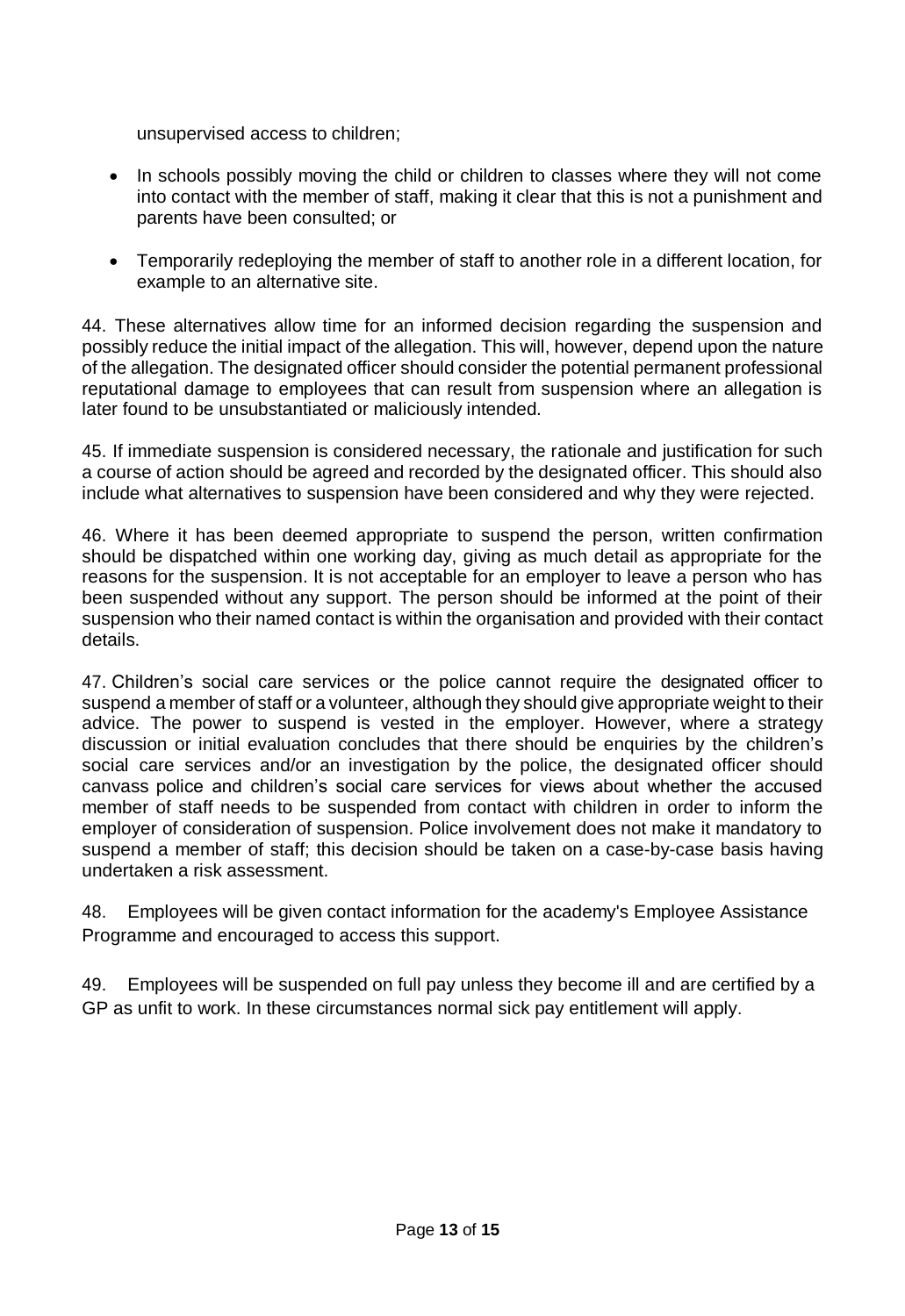## **Information sharing**

50. In a strategy discussion or the initial evaluation of the case, the agencies involved should share all relevant information they have about the person who is the subject of the allegation, and about the alleged victim.

51. Where the police are involved, wherever possible the employer should ask the police to obtain consent from the individuals involved to share their statements and evidence for use in the employer disciplinary process. This should be done as their investigation proceeds and will enable the police to share relevant information without delay at the conclusion of their investigation or any court case.

52. Children's social care services should adopt a similar procedure when making enquiries to determine whether the child or children named in the allegation are in need of protection or services, so that any information obtained in the course of those enquiries which is relevant to a disciplinary case can be passed to the employer without delay.

## **Specific actions**

#### **Following a criminal investigation or a prosecution**

53. The police should inform the employer immediately when a criminal investigation and any subsequent trial is complete, or if it is decided to close an investigation without charge, or not to continue to prosecute the case after the person has been charged. In those circumstances the designated officer should decide whether any further action, including disciplinary action, is appropriate and, if so, how to proceed. The information provided by the police and/or children's social care services should inform that decision. The options will depend on the circumstances of the case and the consideration will need to take into account the result of the police investigation or the trial, as well as the different standard of proof required in disciplinary and criminal proceedings.

#### **On conclusion of a case**

54. If the allegation is substantiated and the person is dismissed or the employer ceases to use the person's services, or the person resigns or otherwise ceases to provide his or her services, the designated officer should decide whether the employer will make a referral to the DBS for consideration of inclusion on the barred lists is required. In the case of a member of teaching staff whether to refer the matter to the National College for Teaching and Leadership (NCTL) to consider prohibiting the individual from teaching using the Teacher Misconduct: referral form.

55. There is a legal requirement for employers to make a referral to the DBS where they think that an individual has engaged in conduct that harmed (or is likely to harm) a child; or if a person otherwise poses a risk of harm to a child.

#### **Ending a period of suspension and returning to work**

Where it is decided on the conclusion of a case that a person who has been suspended can return to work, only the CEO can end a period of suspension.

56. When this is agreed the designated officer should consider how best to facilitate that. Most people will benefit from some help and support to return to work after a stressful experience.